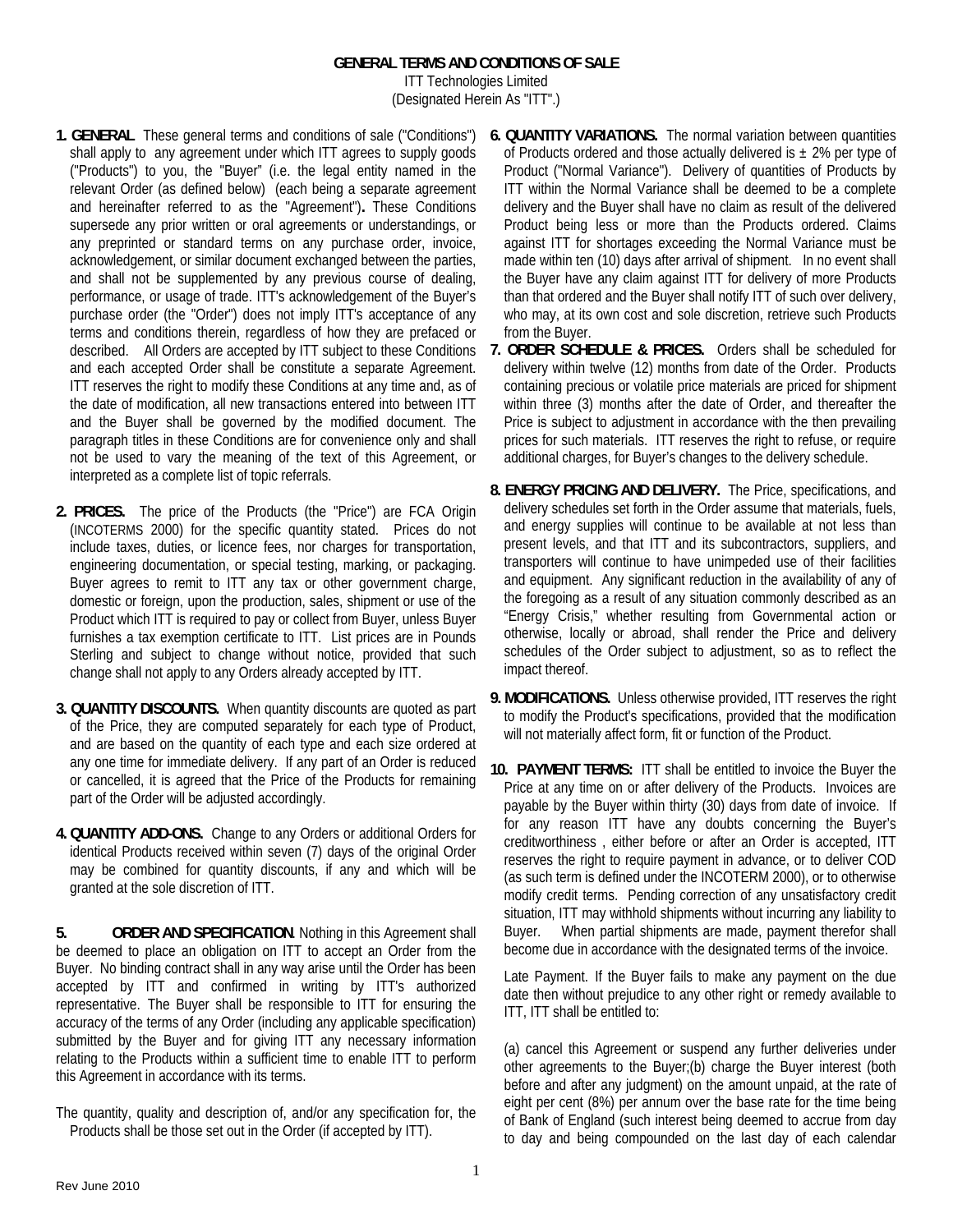month) until payment is made.

## **11. DELIVERY**.

A. All deliveries will be FCA Origin (as such term is defined under the INCOTERM 2000), unless otherwise agreed. In the absence of specific instructions, ITT will select the carrier.

B. All risks in the Products shall pass to the Buyer upon ITT's delivery to the carrier at the point of shipment.

C. Notwithstanding delivery and the passing of risk in the Products, or any other provision of this Agreement, the property in the Products shall not pass to the Buyer until ITT has received in cash or cleared funds payment in full of the Price of the Products and all other goods agreed to be sold by ITT to the Buyer for which payment is then due.

D. Until such time as the property in the Products passes to the Buyer, the Buyer shall (a) hold the Products as the ITT's fiduciary agent and bailee; (b) keep the Products separate from those of the Buyer and third parties and properly stored, protected, insured and identified as the ITT's property.

E. Until such time as the property in the Products passes to the Buyer (and provided that the Products are still in existence and have not been resold) ITT shall be entitled: (a) on ten (10) days notice to enter upon any premises where the Products are stored to inspect them; and (b) at any time to require the Buyer to deliver up the Products to ITT and, if the Buyer fails to do so forthwith, to enter upon any premises of the Buyer or any third party where the Products are stored and repossess the Products.

F. The Buyer shall not be entitled to pledge, or in any way charge by way of security for any indebtedness, any of the Product(s) whilst it remains the property of ITT; but if the Buyer does so, all monies owing by the Buyer to ITT shall (without prejudice to any other right or remedy of ITT) forthwith become due and payable.

**12. DELIVERY DATES, FORCE MAJEURE.** All acknowledged shipping dates are approximate, based upon known conditions existing at the time the Order is placed. ITT will, in good faith, endeavor to ship by the estimated shipping date, but shall not be responsible for any delay or damages arising therefrom. If the Order does not cite desired delivery date(s) and/or does not expressly prohibit delivery in advance of scheduled date(s), Buyer agrees that immediate delivery is acceptable if conditions arise which prevent compliance with delivery schedules. ITT shall not be liable for any damages or loss, including without limitation, consequential damages or otherwise, arising from delays in delivery, or for failure to give notice of delays, and, further, such delays shall not constitute grounds for cancellation. Without limiting the generality of the foregoing, ITT shall under no circumstances be responsible for any failure to fill an Order when due to failure to obtain export licenses, export controls, fires, floods, earthquakes, riots, strikes, freight embargoes, transportation delays, shortage of labor, inability to secure fuel, material, supplies or power or other energy requirements, or on account of shortages thereof, acts of God or of the public enemy, or any existing or future laws or acts of Government (including specifically, but not exclusively, any orders, rules, or regulations issued by any official of any such government) affecting the conduct of ITT's business which, in its judgment and discretion, ITT deems advisable to comply with either as a legal, or patriotic duty, or to any other cause beyond ITT's reasonable control. In the event ITT is prevented from completing any part of Buyer's order, because of any rule, regulation or order of any local, state or national government, or of any such government's commission, body, or authority having jurisdiction, then

Buyer agrees, upon request and receipt of invoice therefor, to promptly remit to ITT, for any Products which are completed or are in process, an amount proportionate to the stage of completion of the work as reasonably determined by ITT.

- **13. INSPECTION AND ACCEPTANCE.** Unless Buyer notifies ITT in writing within thirty (30) days from the Products' date of shipment that Products are rejected, it will be deemed to have been accepted by Buyer. In order to be effective, the Buyer's notice of rejection must specify in writing the reason(s) why the Products have been rejected.
- **14. TOOLING:** Unless otherwise expressly agreed in a separately executed writing, ITT shall retain title to and possession of any models, patterns, dies, molds, jigs, fixtures, tools, and test equipment made or obtained for the performance of this Agreement.
- **16. PRODUCT WARRANTY.** ITT warrants that at the time of shipment the Products manufactured by ITT and sold hereunder will be free from defects in material and workmanship, and will conform to specification as specified in the Order. Buyer shall notify ITT immediately if any defect within this warranty should appear.

 A. Warranty Adjustment. (1) If any defect within this warranty appears, Buyer shall notify ITT immediately. (2) ITT agrees to repair or furnish a replacement for, but not install, any Product which within ninety (90) days from the date of shipment by ITT shall upon examination by ITT prove defective within the above warranty. (3) No Product will be accepted for return or replacement without written authorization of ITT. Upon such authorization, and in accordance with instructions by ITT, the product will be returned shipping charges prepaid by Buyer. Replacements made under this warranty will be shipped prepaid by ITT.

 B. Exclusions From Warranty. (1) This warranty does not extend to Products which have been subjected to misuse, neglect, accident, improper installation or to use in violation of instructions furnished by ITT. (2) This warranty does not extend to or apply to any unit which has been repaired or altered at any place other than at ITT's factory, or by persons not expressly approved by ITT. (3) Components purchased by Buyer from any supplier other than ITT shall bear only the warranty given by the manufacturer of that product, and ITT assumes no responsibility for the interface of the Products with any other product.

C. The foregoing warranty is in lieu of and excludes all other expressed or implied warranties, representations, and terms and conditions, including those relating to quality, fitness for purpose, or otherwise.

**17. INDEMNIFICATION**. ITT will defend, hold harmless, and indemnify Buyer from and against any liability arising from or in connection with any third party claims or demands to recover for personal injury or death caused by ITT's negligence in the performance of this Agreement (excepting to the extent such injury, damage or loss results from Buyer's specifications as to design or materials, or from alteration, or from improper use, repair, maintenance, or installation by any party other than ITT), provided that each party to bear its own legal fees.

 **18. PATENT INDEMNITY.** A. Patent indemnity by ITT to Buyer. ITT agrees to indemnity and hold harmless the Buyer from and against all legal expenses which may be incurred as well as from damages and costs (excepting all consequential and special damages and costs) which may be finally assessed against the Buyer in any action for infringement of any UK patents by the Products, provided that: (1) Buyer shall give ITT prompt written notice of any action, claim or threat of patent infringement suit, either oral or written, or of the commencement of any patent infringement suit against Buyer relating to the Products;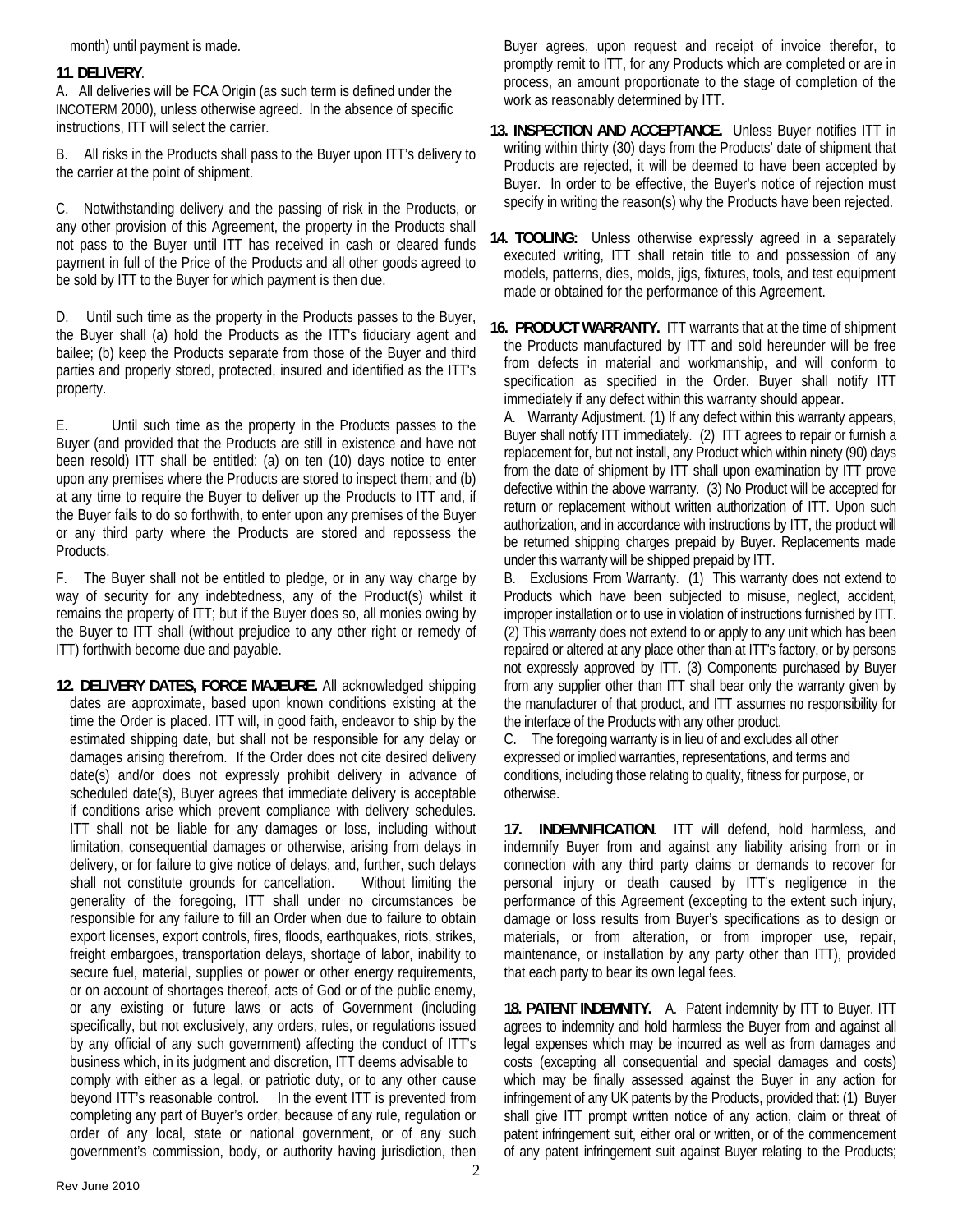and (2) Buyer shall give ITT opportunity to elect to take over, settle or defend any such claim, action or suit through counsel of ITT's own choice and under its sole direction, and at its sole expense; and (3) Buyer, in the event ITT elects to take over, defend or settle such, will make available to ITT all defenses known by or available to Buyer, and (4) ITT shall have the right to substitute for the Products, or any part thereof claiming to infringe the patent rights of others, other non-infringing Products which have similar functionalities or properties. In addition, ITT shall have the right at its own expense to take any of the following courses of action: (a) Procure for Buyer the right to continue using the Products; or to (b) Replace the Products (or any relevant infringing part) with a non-infringing Product (or part thereof); or to (c) Modify the Product so that it becomes non-infringing; or to (d) Require the return of the Product and refund the Price and the transportation and installation costs thereof.

 B. Limitations. The foregoing provisions as to patent protection by ITT to Buyer shall not apply to any of the following: (1) To any Product manufactured to the design or specifications furnished by the Buyer. (2) To orders for special non-commercial items which ITT has not sold or offered for sale to the public on the open commercial market. (3) To any infringement occasioned by modification by Buyer for the Product without ITT's written consent, or (4) to any infringement arising from the use of the Product with any adjunct or device added by the Buyer.

 C. Buyer's Patent Indemnity to ITT. To the extent that the Products delivered hereunder are manufactured pursuant to designs furnished by the Buyer, Buyer agrees to indemnify ITT and hold ITT harmless from all legal expenses which may be incurred as well as all damages and costs which may finally be assessed against ITT in any action for infringement of any patents by such Products delivered hereunder. ITT agrees promptly to inform the Buyer of any claim for liability made against ITT with respect to such Products and ITT agrees to cooperate with the Buyer in every way reasonably available to facilitate the defense against any such claim.

## **19. LIMITATION OF LIABILITY.**

A. The Buyer acknowledges that it has entered into this Agreement in reliance only on the representations, warranties, promises and terms contained in these Conditions and, save as expressly set out in these Conditions. ITT shall have no liability in respect of any other representation, warranty or promise made prior to the date of this Agreement.

B. Except as provided under sub-paragraph D below, , in no event will ITT be liable to the Buyer (whether under contract, statute, common law or tort [including negligence]) for any (i) economic loss including without limitation any loss of profits, business opportunities, revenue, damage to goodwill or anticipated savings, or (ii) loss or damage to data, in each case even if advised of their possibility and whether direct or indirect.

C. Except as provided under sub-paragraph D below, in no event will ITT be liable in aggregate to the Buyer (whether under contract, statute, common law or tort [including negligence]) for any amount in excess of an amount equivalent to 125% of the Price.

D. Nothing in this Agreement excludes or limits the liability of ITT: (a) for death or personal injury caused by ITT's negligence; (b) for any matter which it would be illegal for ITT to exclude or attempt to exclude its liability; or (c) for fraud or fraudulent misrepresentation.

## **20. TERMINATION.**

A. Orders may not be modified, terminated, or otherwise rescinded except by mutual written agreement .

B. This sub-paragraph B applies if: (a) the Buyer makes any voluntary arrangement with its creditors or becomes subject to an administration order or (being an individual or firm) becomes bankrupt or goes into liquidation (otherwise than for the purpose of a solvent amalgamation or reconstruction); (b) an encumbrancer takes possession, or a receiver is appointed, over any of the property or assets of the Buyer; (c) the Buyer ceases, or threatens to cease, to carry on business; or (d) ITT reasonably apprehends that any of the events mentioned above is about to occur in relation to the Buyer and notifies the Buyer accordingly.

If this sub-paragraph B applies then, without prejudice to any other right or remedy available to ITT, ITT shall be entitled to cancel this Agreement or suspend any further deliveries under this Agreement without liability to the Buyer; and if the Products have been delivered but not paid for the Price shall become immediately due and payable notwithstanding any previous agreement or arrangement to the contrary.

C. If all or part of this Agreement is terminated by such modification or rescission, Buyer, absent a signed written agreement to the contrary, shall pay termination charges to ITT of costs, as determined by accepted accounting and production principles, plus a reasonable profit (which in any event shall not be less than 15 per cent of the ITT's costs); except that any Product scheduled for completion within 60 days of Buyer's request for termination or rescheduling will be accepted and paid for in full by Buyer. ITT reserves the right to pre-purchase material and to begin production in time to meet Buyer's delivery date based on conditions in its plant and lead time required by ITT's suppliers. In the event of Buyer's default, breach, or cancellation for any cause including failure to obtain an export license for any reason, Buyer shall be responsible for any losses resulting there from.

**21. NEGOTIATION, MEDIATION, ARBITRATION.** Any dispute arising out of or relating to this Agreement shall be resolved per the procedures specified by the International Institute for Conflict Prevention & Resolution (CPR) (*[www.cpradr.org](http://www.cpradr.org/)*).

A. Negotiation Between Executives. The parties shall first attempt to resolve any dispute arising out of this contract by prompt negotiation between executives who have authority to settle the matter.

B. Mediation. If not resolved by negotiation, the parties agree to submit the dispute to mediation under CPR rules. The mediation shall be held in London, UK, and if one party has failed to participate in negotiation the other party may initiate mediation immediately. Unless otherwise agreed, the parties will select a mediator from the CPR's panel of neutrals.

C. Binding Arbitration. Any dispute arising from this Agreement not resolved within forty-five (45) days after initiation of such mediation, shall be finally resolved by arbitration in accordance with CPR Rules for Non-Administered Arbitration then currently in effect, conducted in English, by a sole arbitrator, in London, UK. The United Nations Convention on the International Sale of Goods, shall not apply. Judgment upon an arbitration award may be entered in any court having jurisdiction, or application may be made for judicial acceptance of the arbitration award or an order of enforcement, as may be the case.

D. Interim Relief. Nothing herein shall affect either Party's right to apply to a court of appropriate jurisdiction for interim relief.

E. Service. The Parties hereto irrevocably agree to accept service of process by registered mail, postage prepaid, or by personal service, on an officer or registered agent of the Party, or in any other manner permitted by law.